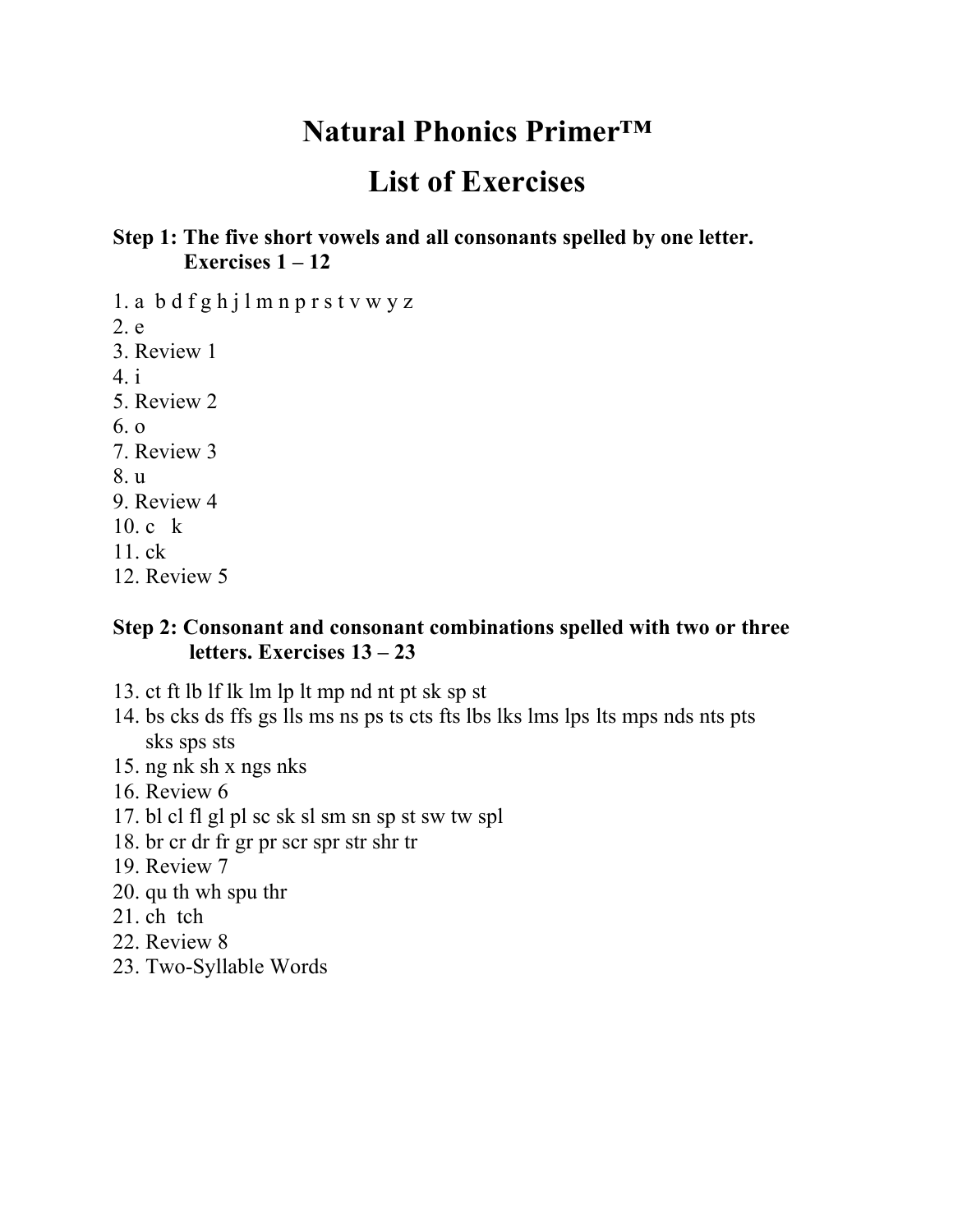#### **Step 3. Vowels and vowel combinations spelled with two or three letters. Exercises 24 – 39**

- 24. ee ea as in meat e as in he
- 25. ee ea as in meat e as in he (Continued)
- 26. oo as in moon, book, and poor
- 27. ar as in pa, ma
- 28, or
- 29. er ir ur
- 30. oi oy
- 31. ou ow as in cow
- 32. au aw all alt alk
- 33. Review 9
- 34. ai ay air
- 35. ie as pie y as in by ye as rye ind as in mind ild as wild
- 36. oa oe old olt oll ow as low o as in so
- 37. ew ue
- 38. Review 10
- 39. Two-Syllable and Three-Syllable Words

#### **Step 4. The five long vowels. Exercises 40 – 59**

40. ā as in name 41. ā as in name (continued) as a in care e as in Eve and here 42. ī as in fine and fire 43. Review 11 44. ō as bone and more 45. Review 12 46. ū as in tune and cure 47. Review 13 48. ing 49. y, ies, ied as in hurry, hurries, hurried 50. Review 14 51. ed 52. Review 15 53. er le 54. Review 16 55. ce ci cy 56. ge gi gy dge dgi dgy 57. Review 17 58. se, si, sy as in cheese, rising, rosy 59. Review 18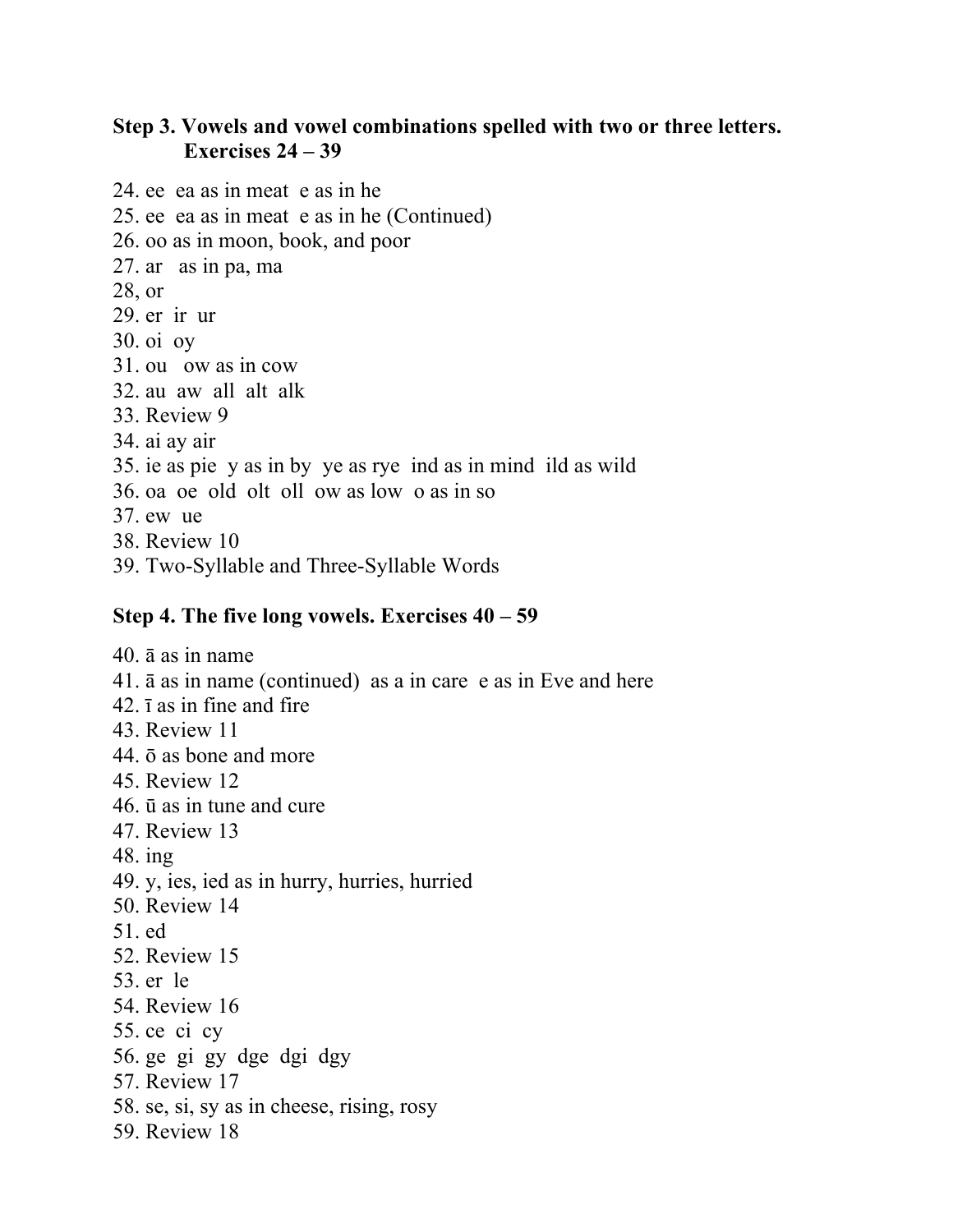#### **Step 5. Irregular Spellings. Exercises 60 – 72**

- 60. Silent b, g, k, t, w
- 61. Silent gh, h, l
- 62. ph gh as in rough
- 63. Review 19
- 64. Review 20
- 65. ea as in break, head, and learn
- 66. ie as in field ui as in fruit u as in put
- 67. wa swa wor qua squaw ha ou as in young and famous
- 68. Review 21
- 69. ci, si, ti as in special, pension, vision, station, action su as in treasure tu as nature
- 70. ive as in active or ance ence come some
- 71. Review 22
- 72. Three-Syllable and Four-Syllable Words

From *Why Johnny Can't Read and what you can do about it* (1955) by Rudolf Flesch. Prepared by Donald L. Potter in 2006. www.donpotter.net

Last edited on 2/21/14.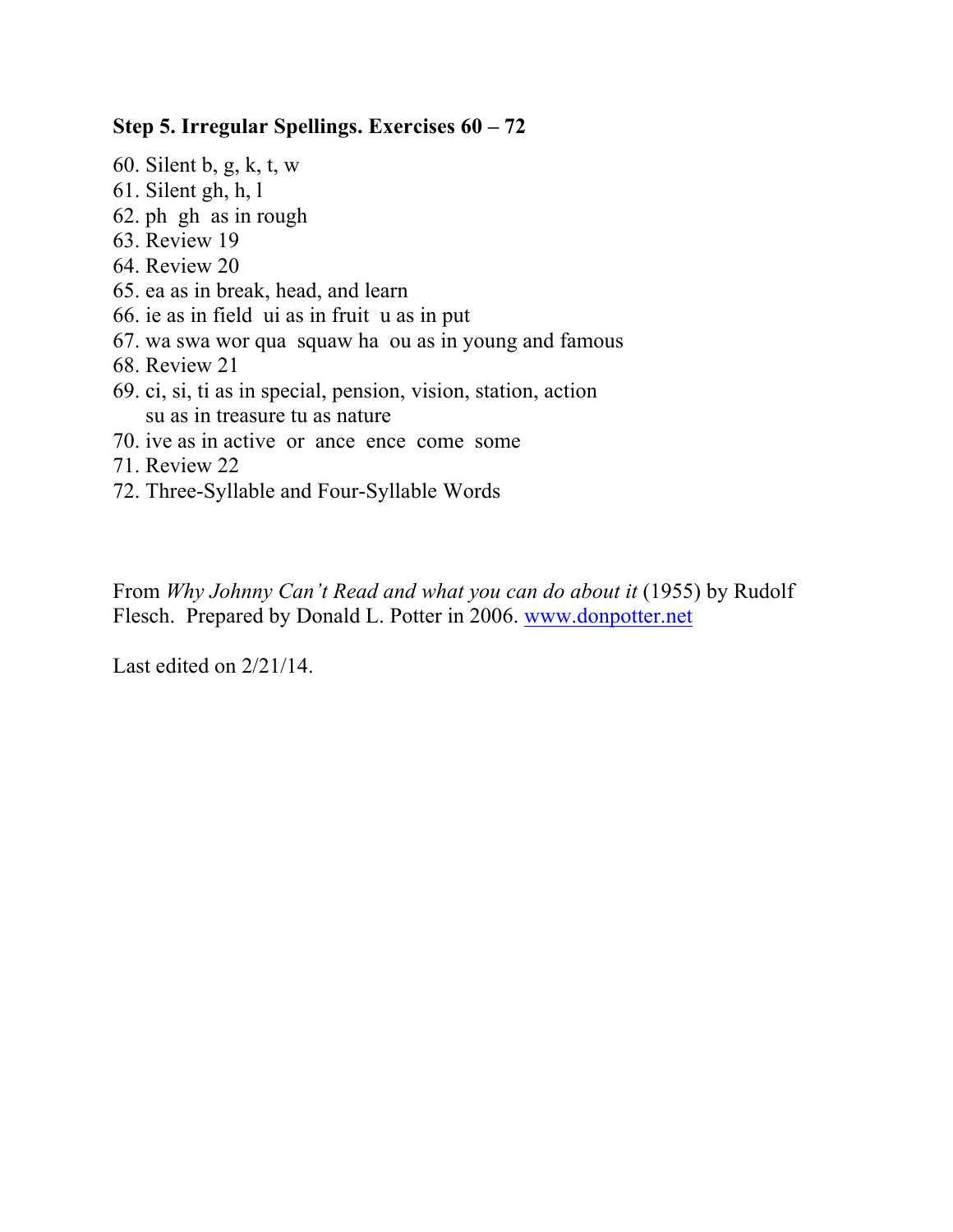# Natural Phonics Primer™ Skill Ladder

| <b>Step</b>        | <b>Exercise</b> | <b>Sound-to-Symbol Association</b>                                           | <b>Exercise/Review</b> |
|--------------------|-----------------|------------------------------------------------------------------------------|------------------------|
| Step 5             | 72              | Three-Syllables and Four-Syllable Words                                      |                        |
|                    | 70              | ive as in acive or ance ence come some                                       | 71/22                  |
|                    | 69              | ci, si, ti: special, pension, vision, station, action, su treasure tu nature |                        |
|                    | 67              | wa swa wor qua squaw ha ou as young and famous                               | 68/21                  |
|                    | 66              | ie as field ui as in fruit u as in put                                       |                        |
| Irregular          | 65              | ea as in break, head, and learn                                              |                        |
| Spellings          | 62              | ph as in phone gh as in rough                                                | 63/19; 64/20           |
|                    | 61              | Silent gh, h, l                                                              |                        |
|                    | 60              | Silent $b$ , $g$ , $h$ , $k$ , $t$ , $w$                                     |                        |
|                    | 58              | se, si, sy as in cheese, rising, rosy                                        | 59/18                  |
|                    | 56              | ge gig y dge dgi dgy                                                         | 57/17                  |
|                    | 55              | ce, ci, cy                                                                   |                        |
| Step 4             | 53              | er le                                                                        | 54/16                  |
| The Long<br>Vowels | 51              | ed                                                                           | 52/15                  |
|                    | 49              | y, ies, ied as n hurry, hurries, hurried                                     | 50/14                  |
|                    | 48              | ing                                                                          |                        |
|                    | 46              | u as n tune and cure                                                         | 47/13                  |
|                    | 44              | o as in bone and more                                                        | 45/12                  |
|                    | 42              | i as in fine and fire                                                        | 41/11                  |
|                    | 40/41           | a as in name, a as in care, e as in Eve and here                             |                        |
| Step 3             | 39              | Two-Syllable and Three-Syllable Words                                        |                        |
|                    | 37              | ew, ue                                                                       | 38/10                  |
|                    | 36              | oa, oe, old, olt, oll, ow as low, o as in so                                 |                        |
|                    | 35              | ie as [ie, y as by, ye as rye, ind as in mind, ild as wild                   |                        |
| Vowel &            | 34              | ay ai air                                                                    |                        |
| Vowel comb.        | 32              | au, aw, all, alt, alk.                                                       | 33/9                   |
| Spelled with       | 31              | ou ow as n cow                                                               |                        |
| 2 or 3 letters     | 30              | oi oy                                                                        |                        |
|                    | 29              | er, ir, ur                                                                   |                        |
|                    | 28              | or                                                                           |                        |
|                    | 27              | ar a as in pa, ma                                                            |                        |
|                    | 26              | oo as in moon, book, poor                                                    |                        |
|                    | 24/25           | ea as in meat, e as in he                                                    |                        |
|                    | 23              | Two-Syllable Words                                                           |                        |
| Step 2             | 21              | ch tch                                                                       | 22/8                   |
| Consonant          | 17/18           | <b>Beginning Consonant Blends</b>                                            | 19/17                  |
| <b>Blends</b>      | 15              | ng, nk, sh, x, ngs, nks.                                                     | 16/6                   |
|                    | 13/14           | <b>Ending Consonant Blends</b>                                               |                        |
|                    | 11              | ck                                                                           | 12/5                   |
| Step 1             | 10              | c k                                                                          |                        |
| Five Short         | 8               | Short u                                                                      | 9/4                    |
| Vowels &           | 6               | Short o                                                                      | 7/3                    |
| Single Sounds      | $\overline{4}$  | Short i                                                                      | 6/2                    |
| Consonants         | $\overline{2}$  | Short e                                                                      | 3/1                    |
|                    | $\mathbf{1}$    | Short a b d f g h j l m n j p r s t v w y z                                  |                        |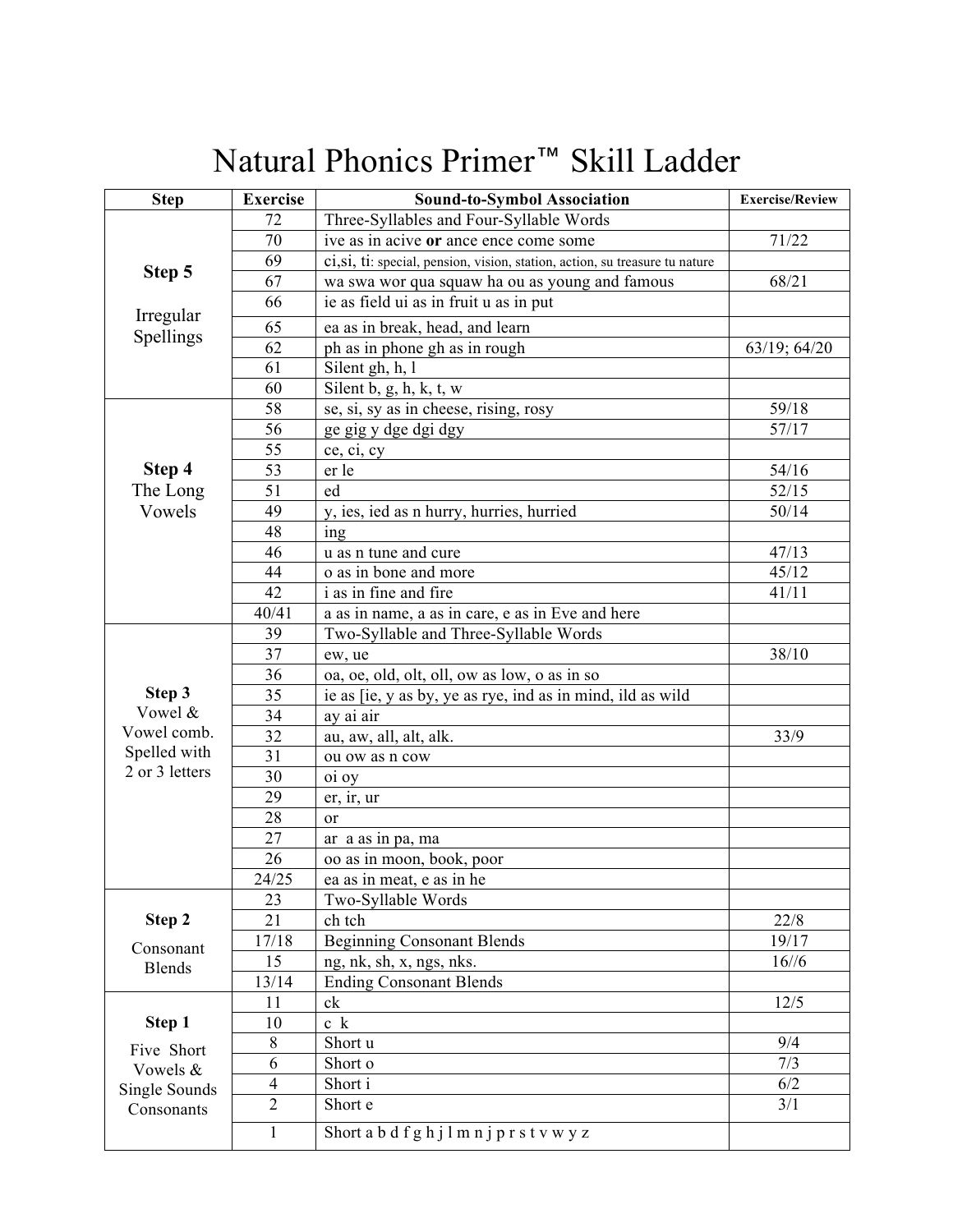## **Note from Internet Publisher: Donald L. Potter**

February 7, 2014

The *Natural Phonics Primer*™ *Skill Ladder* was created by Donald L. Potter on 5/10/12.

The *Natural Phonics Primer Skills Ladder* makes it easy to see the progression of the phonics skills taught and their relationship with the twenty-two Reviews. The Reviews are equally good for review and for testing. Students are ready to go to the next Exercise when they can read the words in the following Review with fluency. Students should be able to read, write, and spell the words fluently.

It is very valuable to do 1-minute timings to make sure the students have developed real fluency (accuracy + speed) for each skill level. First graders should be reading between 60 and 100 wpm on the Flesch Exercises. The higher the score, the higher the comprehension on material within the child's experience level.

For more material on Rudolf Flesch's approach to teaching reading visit the following page dedicated to his method.

http://donpotter.net/education\_pages/flesch\_audio.html

Please read the following article, "Fluency: Achieving True Mastery in the Learning Process" by Carl Binder, Elizabeth Haughton, and Barbara Bateman.

http://special.edschool.virginia.edu/papers/Binder-et-al\_Fluency.pdf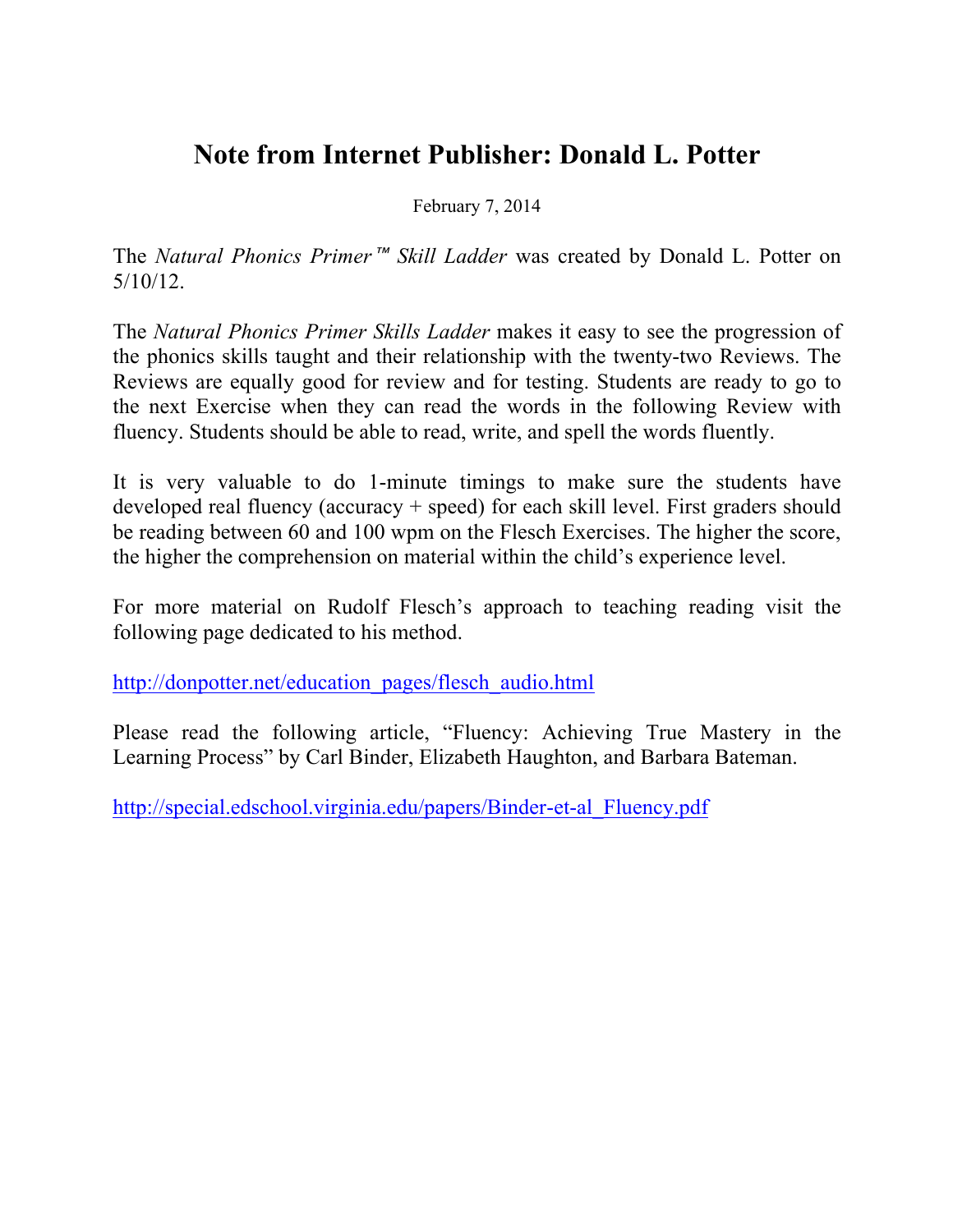## **Natural Phonics Primer™**

## Phonovisual Chart Correlations

- Step 1: The five short vowels and all consonants spelled by one letter. Exercises  $1 - 12$
- Exercise 1: **ă**: cat, **b**: bear, **d**: duck, **f**: fan, **g**: goat, h: horn, **j**: jar, **l**: leaf, **m**: monkey, **n**: nest, **p**: pig, **r**: rabbit, **s**: saw, **t**: top, **v**: valentine, **w**: wagon, **y**: yard, **z**: zebra
- Exercise 2: **ĕ**: bed
- Exercise 4: **ĭ**: fish
- Exercise 6: **t**: top
- Exercise 8: **ŭ**: duck
- Exercise 10: **c, k:** key
- Exercise 11: **ck**: key
- Step 2: Consonant and consonant combinations spelled with two or three letters. Exercises  $12 - 23$
- Exercise 15: **ng/nk**: swing, **sh**: ship, **x**: box
- Exercise 20: **qu**: queen, **th**: three/this, **wh**: wheel
- Exercise 21: **ch/tch**: cherries
- Step 3. Short and long Vowels and vowel combinations spelled with two or three letters. Exercises  $24 - 39$
- Exercise 24: **ee/ea/-e**: tree
- Exercise 26: **oo**: moon, book
- Exercise 27: **ar**: car
- Exercise 28: **or**: fork
- Exercise 29: **er/ir/ur**: fur
- Exercise 30: **oi/oy**: boy
- Exercise 31: **ou/ow**: cow
- Exercise 32: **au/aw/all/alt/alk**: saw
- Exercise 34: **ai/a/air**: cake
- Exercise 35: **ie/y as in by/ye as rye/ind as in mind/ild as wild**: five
- Exercise 36: **oa/oe/old/olt/oll/ow as low/o as in so**: rose
- Exercise 37: **ew/ue**: mule